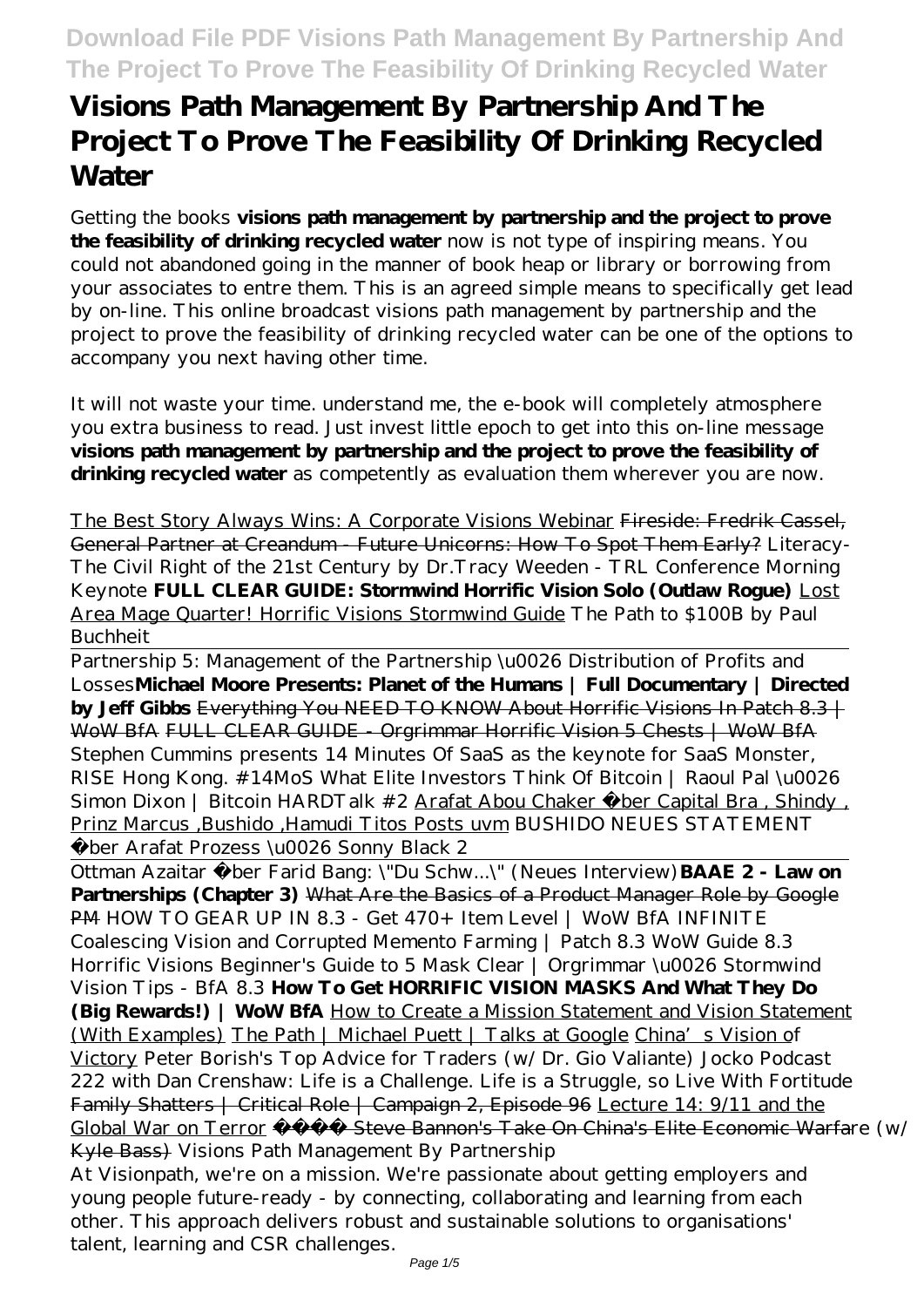### *About | Visionpath*

Getting employers and young people future-ready. We're passionate about creating powerful connections between employers and young people. We believe this collaboration can deliver robust solutions to an organisation's talent, learning and CSR challenges, while shaping the future prospects of young people from diverse social backgrounds.

### *Early Careers | CSR - Schools & Employers | Visionpath*

The new technical partnership between Inspirata and Flagship Biosciences provides clinicians with a seamless, fully automated AI send-out solution, offering significant advantages over standard ...

### *Inspirata and Flagship Biosciences Announce New Technical ...*

Sep 01, 2020 visions path management by partnership and the project to prove the feasibility of drinking recycled water Posted By William ShakespeareMedia TEXT ID 6106bd7a2 Online PDF Ebook Epub Library in our amazing three week pathway to partnership class youll explore the pathway to your own heart the pathway to god and the pathway into the love that is new vision center discover amazing ...

### *10 Best Printed Visions Path Management By Partnership And ...*

companies near to vision path ltd. midland mews rtm company limited - sterling estates management, 1st floor, stanmore h, 15-19 church road, stanmore, united kingdom, ha7 4ar ; kaybourne limited - 3rd floor stanmore house, 15-19 church road, stanmore, middlesex, ha7 4ar ; one planet group limited - first floor stanmore house, 15-19 church road, stanmore, middlesex, ha7 4ar

### *VISION PATH LIMITED - Free Company Check*

We are a partnership of 30 national organisations who share our vision of a happier, healthier Scotland

### *Our Partners | Paths for All*

The Pathology Visions Conference will give you the opportunity to learn about realworld, practical applications in the ever-evolving field of digital pathology. The Digital Pathology Association's annual meeting will give you direct access to industry leaders, your choice of cutting-edge workshops with distinguished trade visionaries, the chance to see the latest product solutions, and much ...

### *Pathology Visions*

Visions highlight the values and aspirations that lay at the heart of the organization. Although vision statements have the potential to inspire employees, customers, and other stakeholders, vision statements are relatively rare and good visions are even rarer. Some of the visions being pursued by businesses today are offered below.

### *Vision, Mission, and Goals – Mastering Strategic ...*

As followers of Jesus, World Vision is dedicated to working with the world's most vulnerable people. World Vision serves all people regardless of religion, race, ethnicity, or gender. This Handbook is based on good practices and learning from staff across the World Vision Partnership.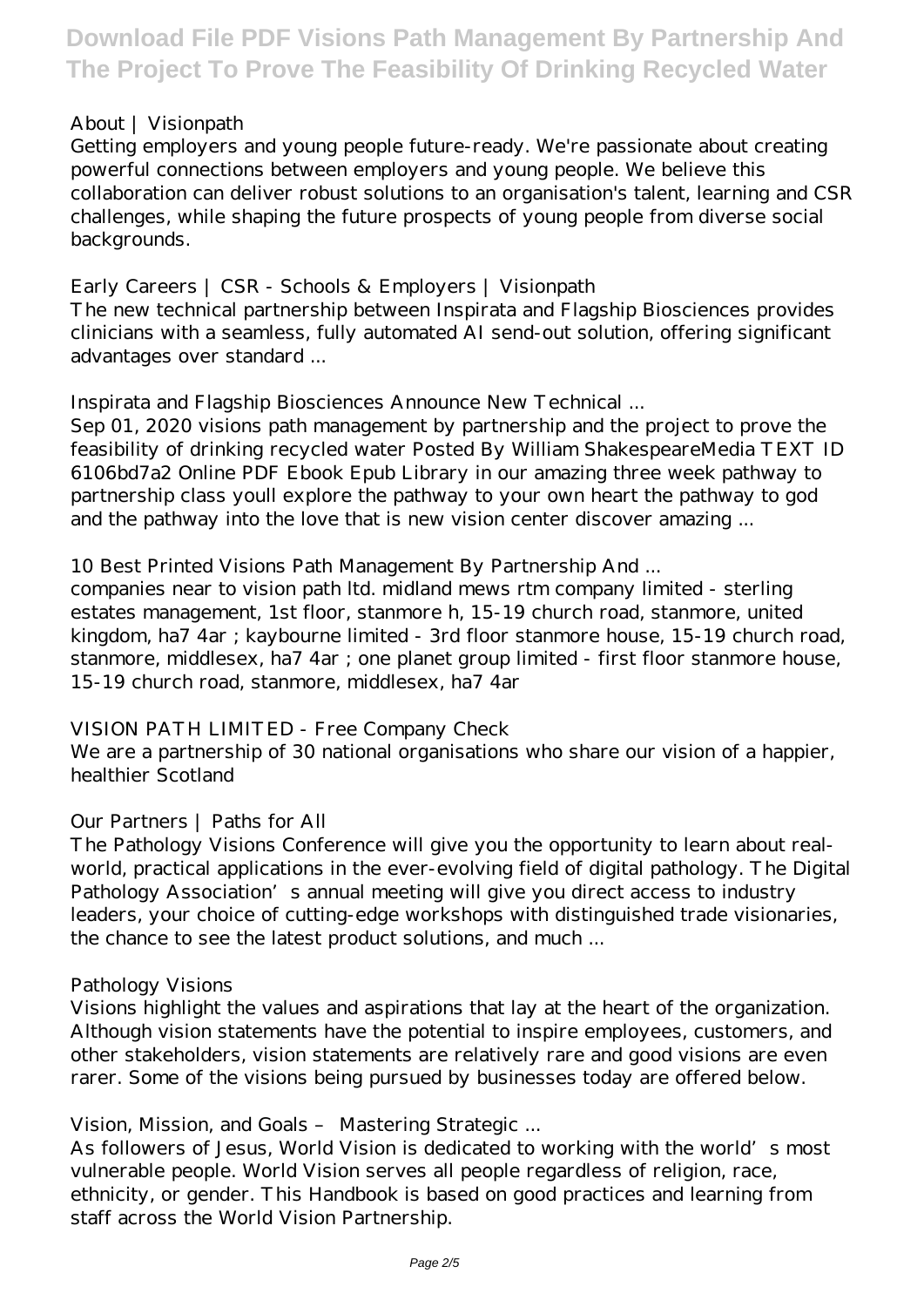### *The Handbook for Development Programmes*

Mr. Sohn currently serves on the Board of The GI Alliance (the management company formed by WCP in partnership with Texas Digestive Disease Consultants) and Unifeye Vision Partners. Mr. Sohn holds a Master's degree from Harvard University in Molecular and Cellular Biology with a magna cum laude thesis, along with a Bachelor's degree in Biology from Harvard College, where he graduated cum ...

### *Eye Care Provider Management - Vision Partnerships ...*

Having strong partnership can make a tremendous impact on your business. If it's a good partnership, it can scale your company to new levels. If the partnership is bad, it can cost you valuable time and money. How effectively achieve partner management is a topic that is not discussed enough.

### *How to manage your partnership relationships effectively*

Path Management Looking after Cheshire East's Public Rights of Way. Most Public Rights of Way cross private land. Responsibility for them is shared by the landowner and the highway authority. Put simply, the landowner is responsible for keeping them free from obstruction and for looking after gates and stiles on the route, whilst the highway ...

### *Path Management - Cheshire East*

The Vision-Box's Orchestra Identity Management Platform, a collaborative digital platform of real time data administration and end-to-end customer-centric service management tools, will provide...

### *Strategic Partnership Between Vision-Box and AirAsia Will ...*

Vision-Box has formed a strategic partnership with AirAsia Group to bring biometric identity management technology to all 152 airports in AirAsia's network. AirAsia is planning to dramatically improve customer experiences with a single enrollment to access services for several key processes. The ...

### *Vision-Box forms airport biometrics partnership, expands ...*

Vision-Box a global provider of biometrics seamless travel, automated border management and electronic identity management solutions dedicated to improving the quality and security in government services, travel and border control - announced a regional strategic partnership with AirAsia Group, to implement pioneering, identity management technology across its network of 152 airports.

Kaiser Permanente is the largest managed care organization in the country. It also happens to have the largest and most complex labor-management partnership ever created in the United States. This book tells the story of that partnership-how it started, how it grew, who made it happen, and the lessons to be learned from its successes and complications. With twenty-seven unions and an organization as complex as 8.6-million-member Kaiser Permanente, establishing the partnership was not a simple task and maintaining it has proven to be extraordinarily challenging. Thomas A. Kochan, Adrienne E. Eaton, Robert B. McKersie, and Paul S. Adler are among a team of researchers who have been tracking the evolution of the partnership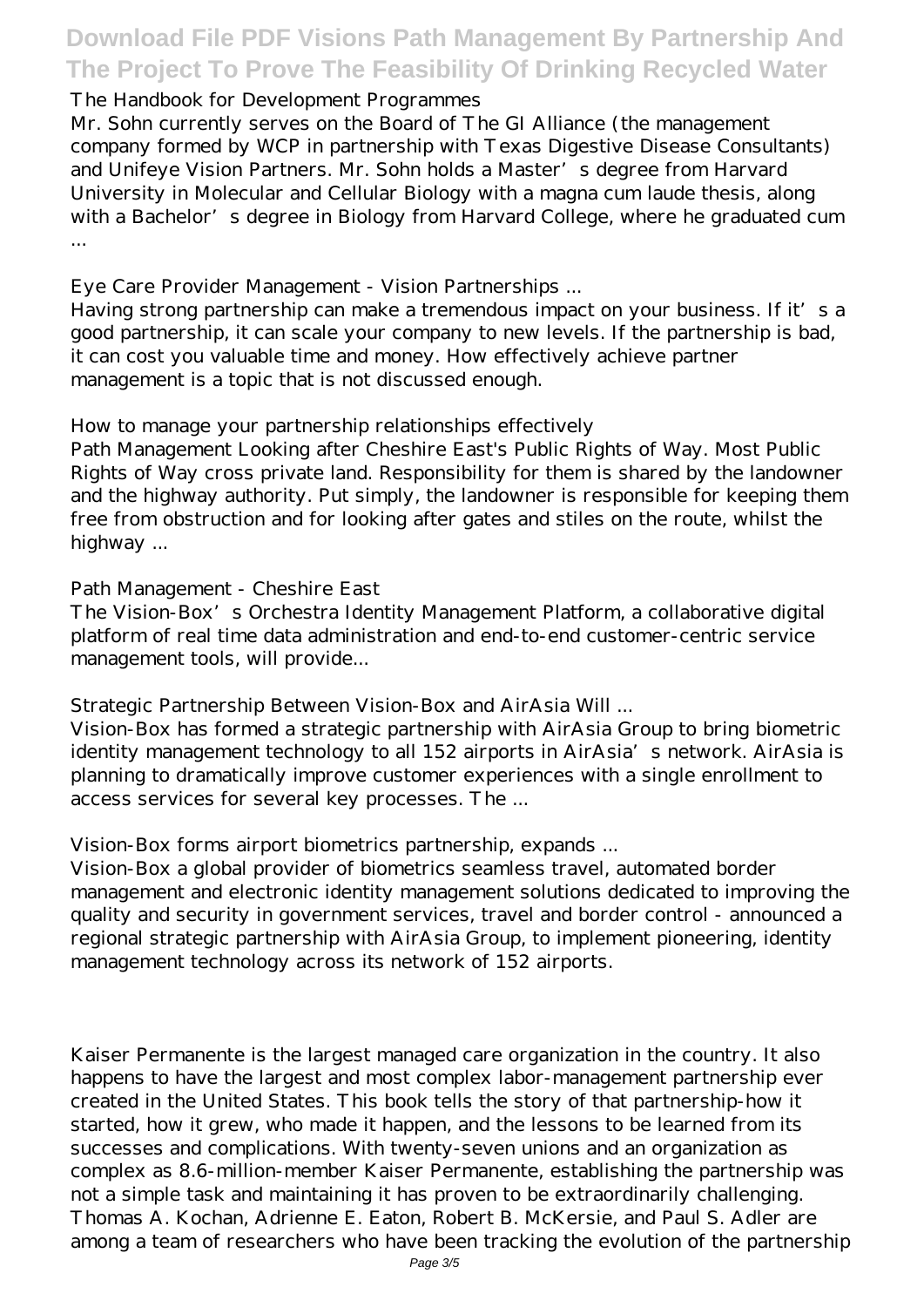between Kaiser Permanente and the Coalition of Kaiser Permanente Unions ever since 2001. They review the history of health care labor relations and present a profile of Kaiser Permanente as it has developed over the years. They then delve into the partnership, discussing its achievements and struggles, including the negotiation of the most innovative collective bargaining agreements in the history of American labor relations. Healing Together concludes with an assessment of the Kaiser partnership's effect on the larger health care system and its implications for labor-management relations in other industries.

Twenty keys to solving problems, making decisions, and taking action when you're faced with conflicting goals and priorities.

Special edition of the Federal Register, containing a codification of documents of general applicability and future effect ... with ancillaries.

Sustainable Development (2030 Agenda), and to support ASEAN Member States to implement the two agendas in an integrated way. The report presents a framework for identifying complementarities, and proposes a number of flagship initiatives to support ASEAN countries to simultaneously translate the ASEAN Vision 2025 and the 2030 Agenda from political aspiration to practical implementation. The report discusses complementarities at several levels of the ASEAN Vision and the 2030 Agenda, including: goals and objectives; values and operational principles; and the five cross-cutting themes of poverty eradication, infrastructure and connectivity, sustainable management of natural resources, sustainable production and consumption, and resilience. For these themes, the report provides analysis of the trend between 2000 and 2015 and offers scenarios for future development until 2030. The report concludes with proposals for concrete implementation mechanisms. As the sole regional multisectoral intergovernmental platform, ESCAP is harnessing the universality of the 2030 Agenda goals and targets, while promoting the regional policy consistency, coherence and coordination to reinforce the scaling and complementarity of the implementation of the ASEAN Vision 2025 and the 2030 Agenda.

This book contains a series of unique international contributions that explore risk in partnerships involving education. Presenting a range of theoretical, methodological and practical perspectives, the book discusses aspects such as the role of motivation, leadership, process and context in such partnerships and provides examples of research methods for examining them. It illuminates the different histories and disciplinary backgrounds of partners, showing that risk can reside in the different expectations, understandings and interpretations that each partner brings to educational partnerships. The eighteen chapters discuss critical examinations of educational partnerships from very different perspectives, including formal learning institutions and community partners, and include the voices from children, students, teachers and policy makers. The book provides insights for everyone who is considering the challenges that can arise in partnerships and will be useful for researchers at different levels and those who are planning to forge new partnerships